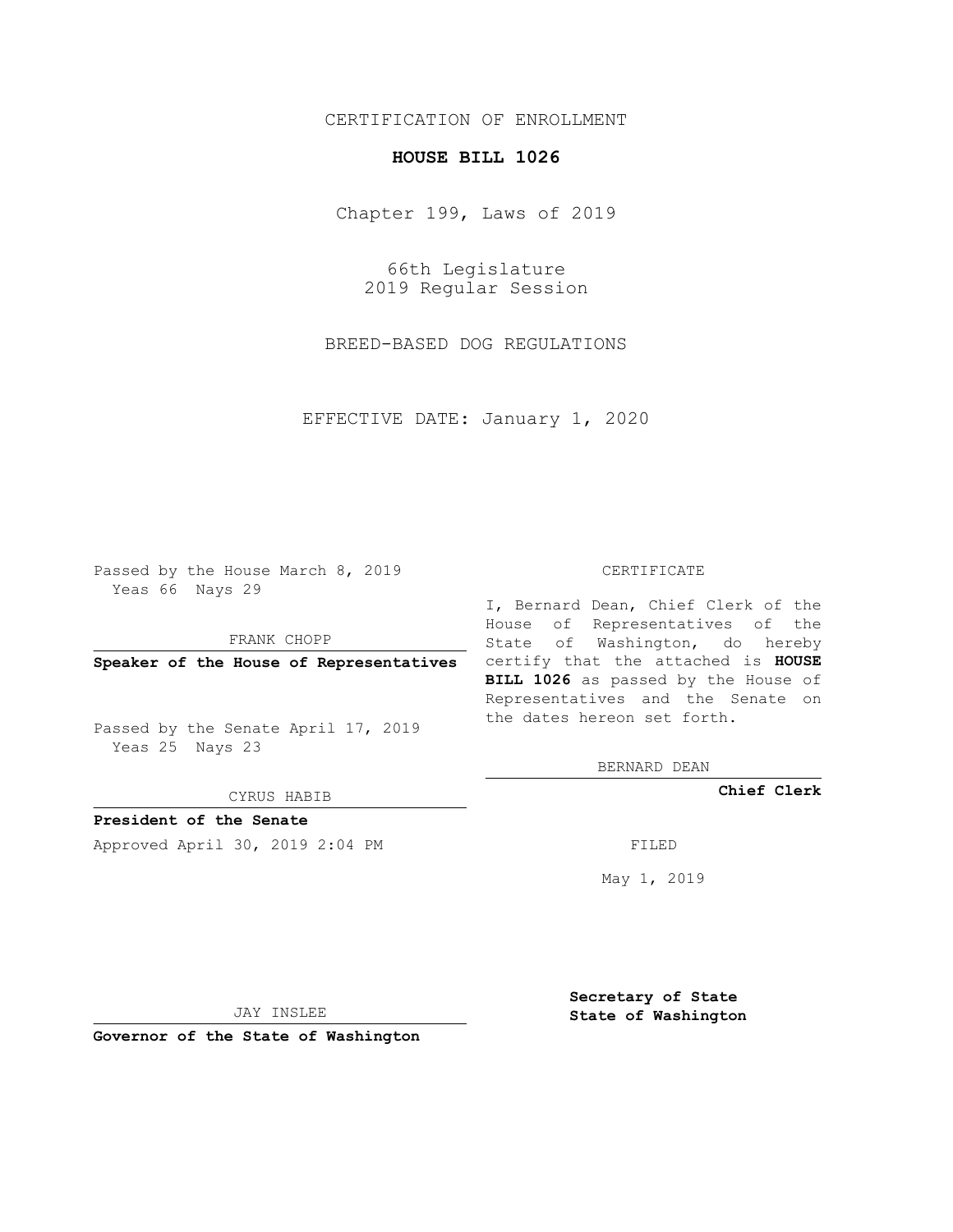## **HOUSE BILL 1026**

Passed Legislature - 2019 Regular Session

**State of Washington 66th Legislature 2019 Regular Session**

**By** Representatives Appleton, Fitzgibbon, and Stanford

Prefiled 12/06/18. Read first time 01/14/19. Referred to Committee on Public Safety.

 AN ACT Relating to breed-based dog regulations; adding a new section to chapter 16.08 RCW; creating a new section; and providing 3 an effective date.

BE IT ENACTED BY THE LEGISLATURE OF THE STATE OF WASHINGTON:

 NEW SECTION. **Sec. 1.** (1) A number of local jurisdictions have enacted ordinances prohibiting or placing additional restrictions on specific breeds of dogs. While the legislature recognizes that local jurisdictions have a valid public safety interest in protecting citizens from dog attacks, the legislature finds that a dog's breed is not inherently indicative of whether or not a dog is dangerous and that the criteria for determining whether or not a dog is dangerous 12 or potentially dangerous should be focused on the dog's behavior.

 (2) The legislature further finds that breed-specific ordinances fail to address the factors that cause dogs to become aggressive and place an undue hardship on responsible dog owners who provide proper socialization and training. The legislature intends to encourage local jurisdictions to more effectively and fairly control dangerous dogs and enhance public safety by focusing on dogs' behavior rather 19 than their breeds.